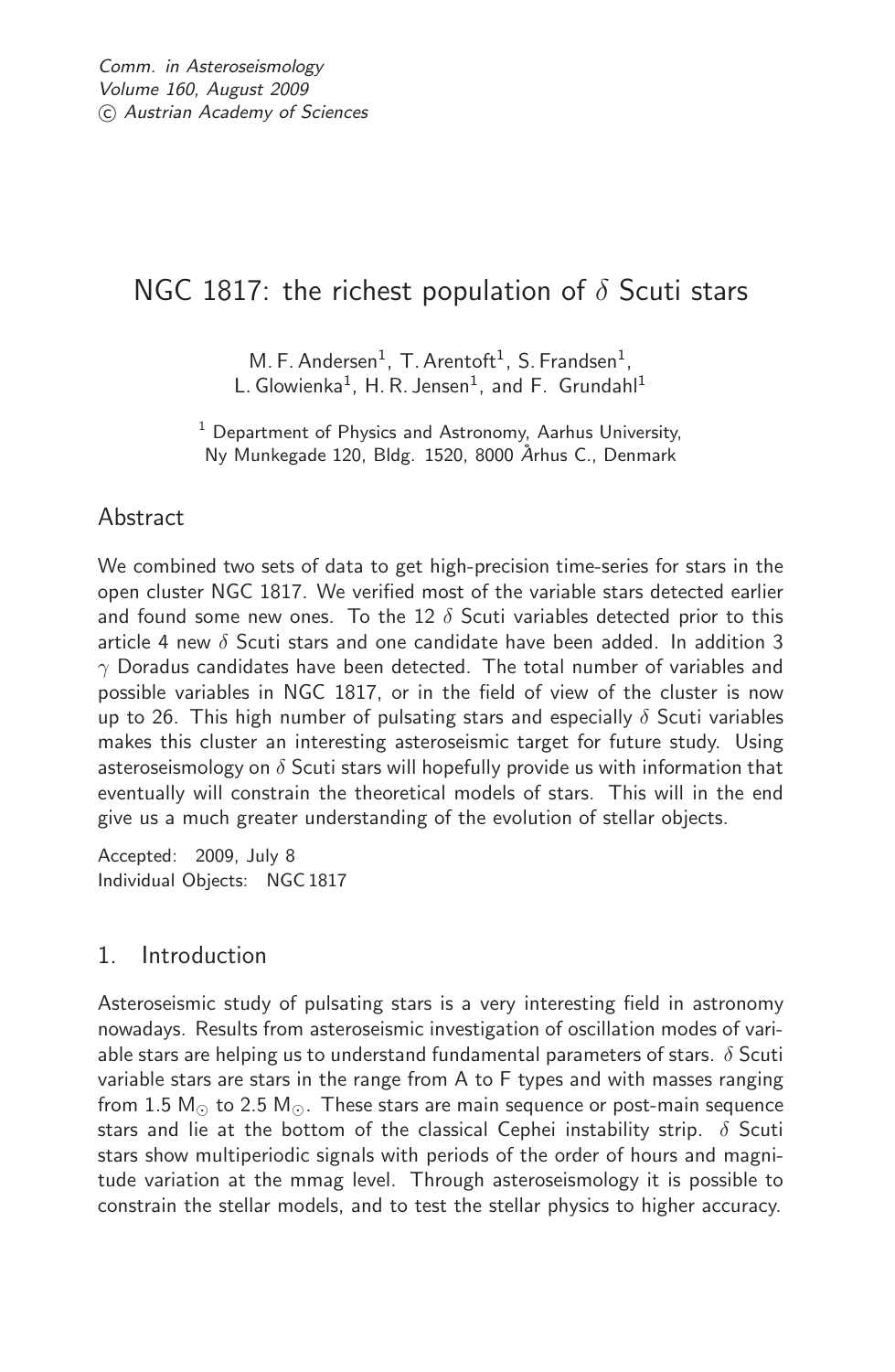In the open cluster NGC 1817 different kinds of variable stars are present. A high number of  $\delta$  Scuti stars and at least 2 eclipsing binaries make this cluster a prominent target for asteroseismic investigation. Observations of the area including NGC 1817 made detection of at least 16  $\delta$  Scuti variables possible. 12 of these were detected prior to this article (Frandsen & Arentoft 1998 and Arentoft et al. 2005) but the last 4 are new detections. Another 4 stars are possible candidates. Open clusters are interesting targets for CCD photometry, because of the semicrowded field, which make precise time-series photometry for the individual stars possible. For NGC 1817 the turnoff from the main sequence, due to the exhaustion of Hydrogen in the core of the stars, is located inside the instability strip. This makes NGC 1817 an obvious choice for CCD observations, because the stars in the instability strip, the pulsating candidates, are among the brightest stars in the cluster.

## 2. Observations

Two datasets were used for the analysis of variable stars in the open cluster NGC 1817. The first set of data was taken with the 1.5 m Danish Telescope at La Silla, Chile. The observations were carried out by Lars Glowienka and Henrik Robenhagen Jensen in January 2005. The DFOSC instrument was used to obtain time-series CCD images. A 2048  $\times$  2048 CCD camera was used for the I, B and V filter data. The main part of the total observations were carried out using the B filter and a small part with the V and I filter. In Fig. 1 an image from the La Silla data is shown with the detected variables indicated.

The second dataset was collected using the 2.56 m Nordic Optical Telescope (NOT) at La Palma, Canary Islands. These observations were performed in January 2007 by Lars Glowienka. A mosaic of four 1024 x 1024 CCD cameras were used, and to cover even more, three areas of the cluster were observed. Two images were taken in one area, then the telescope was pointed to a new area where two images were taken, and then pointed to the last area where two images were taken. Then it was moved back to the first area again and so on. One night (13-01-2007) the observations were done with the V filter. The last 3 nights (14,15,16-01-2007) were observed with the B filter.

#### 2.1. Data reduction

The two datasets were reduced separately using the Multi-Object Multi-Frame package (MOMF; Kjeldsen & Frandsen 1992). The package uses a pointspread function (PSF) and aperture photometry to determine the magnitude of every star in the observed field. In the La Silla data, time-series for 627 stars were obtained. The reduction of the data from NOT was a little more difficult. Because of drift in the position from night to night, every CCD area was reduced separately, which resulted in 12 different MOMF-reductions per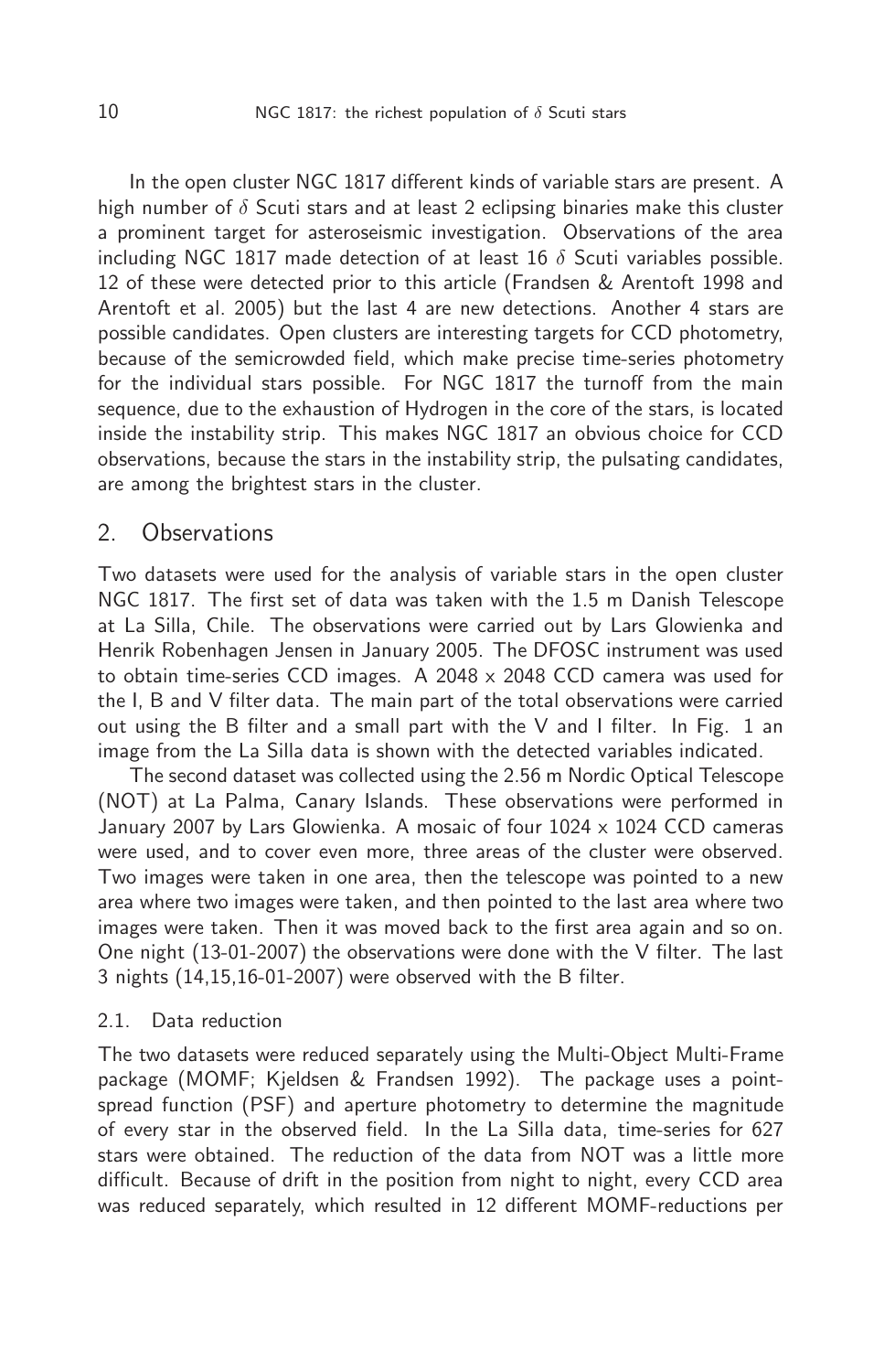

Figure 1: Finding chart for the variable stars (indicated) in NGC 1817. The La Silla field of view is ∼15'x15' and the inserted bottom image is part of one CCD image from NOT. It is rotated and scaled to match the La Silla image.

night. After the reduction, data for the detected variables were combined by normalizing the magnitude for each night. This affects the analysis of the possible  $\gamma$  Doradus stars, because of their long variation periods. In the NOT data around 60 stars were present in all of the 12 areas. Time-series of around 650 stars were obtained from the NOT data, because some of the areas were overlapping. Using MOMF, a precision of ∼2 mmag for the brightest stars was obtained for the La Silla data, and ∼1 mmag for the NOT data.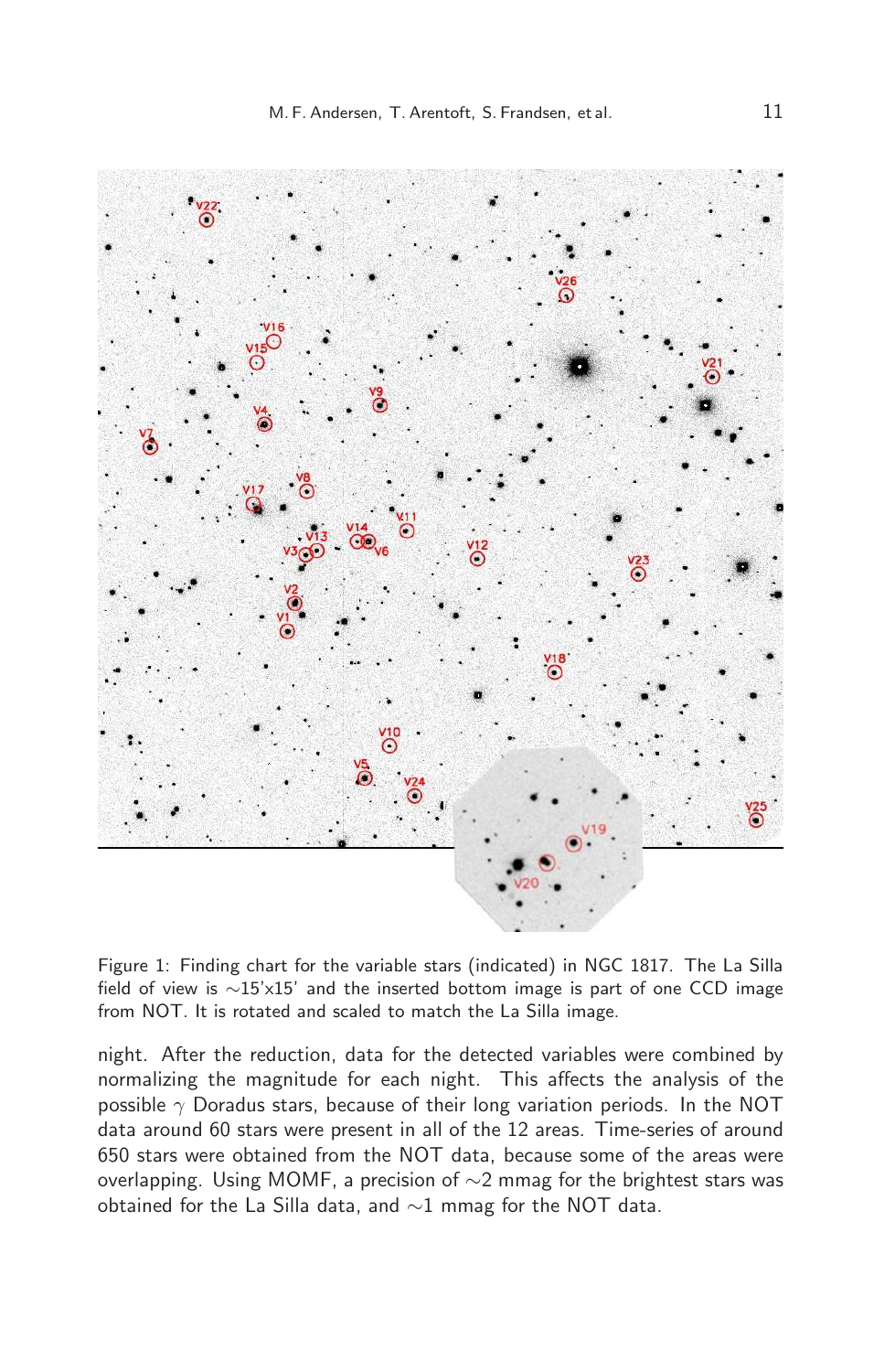## 3. Results

#### 3.1. Detecting the variables

The analysis of the time-series was done manually. Every star was checked visually for variability and the interesting stars were analyzed with the program Period04 (Lenz & Breger 2005). The investigation was done with the B filter data.

In Fig. 2, a part of the light curves for the new variable stars in NGC 1817 and some candidate variables in the field is shown. The frequency solution for the stars is superimposed with a solid line. These frequencies were determined with Period04, which applies a least square fit of sinusoidals to the data. A criteria of a signal-to-noise ratio  $(S/N)$  of 4 for the detected frequencies was used (Breger et al. 1993 & Kuschnig et al. 1997). Because of the windowfunction this criteria is not sufficient, but gives a rough estimate of the range and number of oscillations present in the stars. Long period variations were subtracted from the data when it was clear that the variations were not intrinsic. In Table 1 basic data for all the variable stars are shown, including candidates. The first 18 variables were detected by Frandsen & Arentoft (1998) and Arentoft et al. (2005).

The V and B-V magnitudes for the variable V20 in Table 1 were determined by comparison of 2 stars in the overlapping region for the La Silla data and the NOT data. Then the transformation was applied to V20, which was done to get an idea about the position of the star in the color-magnitude diagram (CMD). The transformation will be explained in more detail below.

### 3.2. Frequency analysis

In Table 2 the frequency solution for the new variables is listed. Only the stars for which a significant solution could be determined are shown. Oscillations with a S/N higher than 4 were used. Because of the low number of detected frequencies, the S/N of every solution is listed as well. The noise level was determined after removing the signals from the table.

In Fig. 2 the light curves for the new variables are shown. The solid line is the least square fit solution, with the frequencies from Table 2. Because of the reduction technique no frequency analysis was possible for the two  $\gamma$  Doradus variables V23 and V24. The vertical dashed lines in these two plots are to indicate that it is not possible to combine the light curve from the different nights. Therefore no frequency analysis of these stars is possible. V21 is clearly a multiperiodic  $\delta$  Scuti star (cf. Fig. 2), but the data was not sufficient for a frequency solution.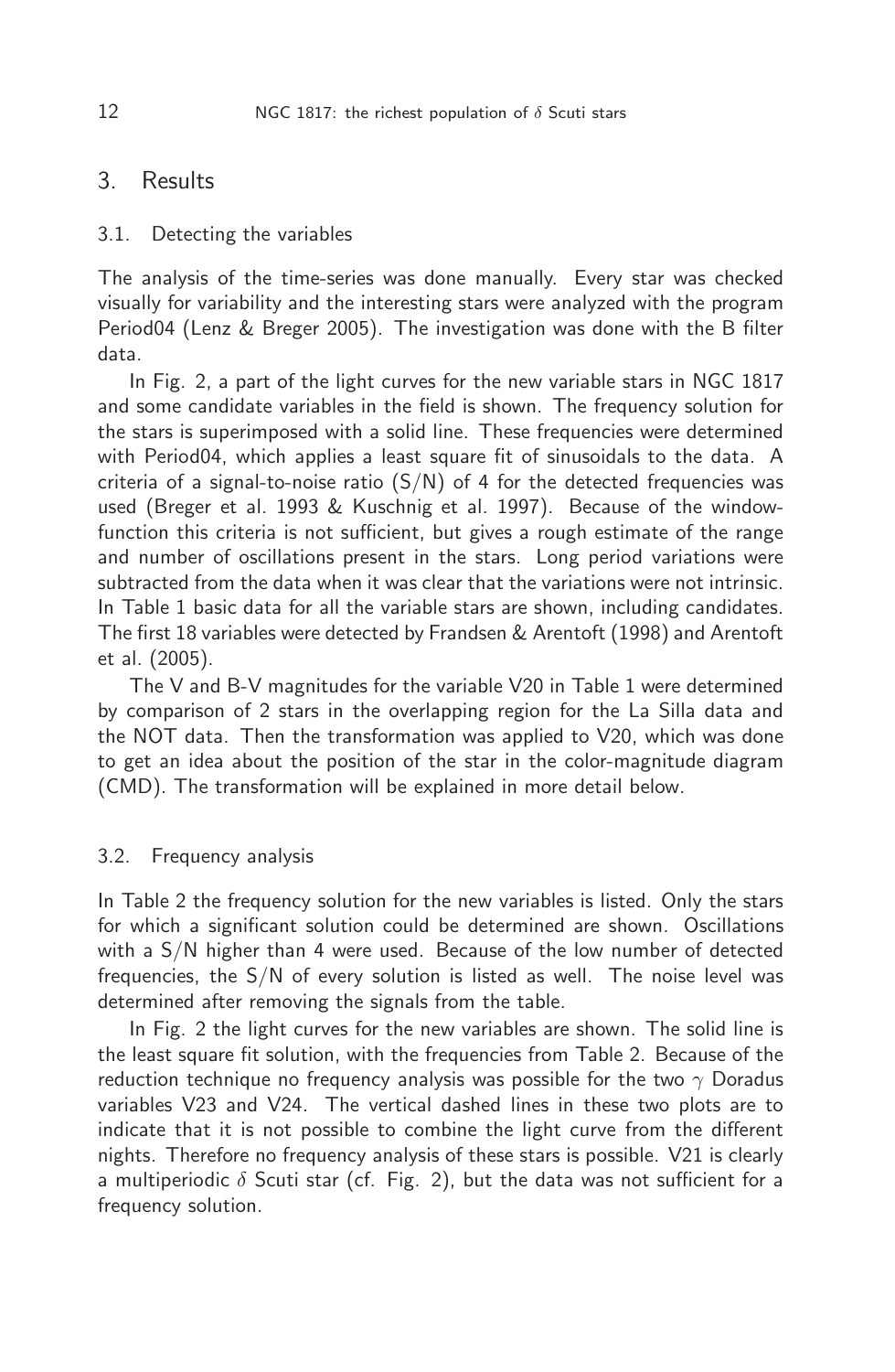| ID              | WIYN-ID                  | R.A. (2000.0) | Decl. (2000.0) | B            | $B-V$       | Class                    |
|-----------------|--------------------------|---------------|----------------|--------------|-------------|--------------------------|
| V <sub>1</sub>  | 549                      | 5 12 42.8     | 16 41 43       | 13.50        | 0.36        | $\delta$ -Scuti          |
| V <sub>2</sub>  | 641                      | 5 12 40.8     | 16 42 00       | 12.85        | 0.41        | $\delta$ -Scuti          |
| V <sub>3</sub>  | 788                      | 5 12 37.4     | 16 42 31       | 14.35        | 0.45        | $\delta$ -Scuti          |
| V <sub>4</sub>  | 985                      | 5 12 32.2     | 16 44 52       | 12.58        | 0.41        | $\delta$ -Scuti / Binary |
| V <sub>5</sub>  | 386                      | 5 12 46.8     | 16 38 40       | 12.86        | 0.42        | $\delta$ -Scuti          |
| V <sub>6</sub>  | 963                      | 5 12 33.0     | 16 41 50       | 12.90        | 0.44        | $\delta$ -Scuti          |
| V <sub>7</sub>  | 650                      | 5 12 40.1     | 16 46 07       | 13.71        | 0.39        | $\delta$ -Scuti          |
| V8              | 939                      | 5 12 33.7     | 16 43 22       | 14.34        | 0.47        | $\delta$ -Scuti          |
| V <sub>9</sub>  | 1331                     | 5 12 24.6     | 16 43 32       | 13.18        | 0.49        | $\delta$ -Scuti          |
| V10             | 534                      | 5 12 43.6     | 16 38 46       | 16.28        | 0.46        | $\delta$ -Scuti          |
| V11             | 1090                     | 5 12 30.3     | 16 41 28       | 14.28        | 0.44        | $\delta$ -Scuti          |
| V12             | 1203                     | 5 12 27.8     | 16 40 07       | 14.64        | 0.50        | $\delta$ -Scuti          |
| V13             | 823                      | 5 12 36.5     | 16 42 25       | 14.68        | 0.49        | $\cdots$                 |
| V14             | 943                      | 5 12 33.7     | 16 42 00       | 16.40        | 0.87        | $\cdots$                 |
| V15             | 1116                     | 5 12 29.1     | 16 45 49       | 18.23        | 1.00        | $\cdots$                 |
| V16             | $\bar{ }$                | 5 12 26.9     | 16 45 52       | 18.91        | 1.13        | Binary                   |
| V17             | 773                      | 5 12 37.4     | 16 43 56       | 16.63        | 0.72        | $\delta$ -Scuti          |
| V18             | 1128                     | 5 12 29.9     | 16 37 30       | 14.17        | 0.47        | Binary                   |
| V19             |                          | 5 12 38.4     | 16 34 54       | 13.28        | 0.33        | $\delta$ -Scuti          |
| V <sub>20</sub> |                          | 5 12 41.2     | 16 34 58       | $\sim$ 14.24 | $\sim 0.57$ | $\delta$ -Scuti          |
| V21             |                          | 5 12 04.0     | 16 39 21       | 14.37        | 0.42        | $\delta$ -Scuti          |
| V <sub>22</sub> | $\overline{\phantom{0}}$ | 5 12 23.8     | 16 48 27       | 13.97        | 0.47        | $\delta$ -Scuti          |
| V <sub>23</sub> |                          | 5 12 19.5     | 16 37 41       | 14.64        | 0.46        | $\gamma$ -Dor            |
| V <sub>24</sub> | 476                      | 5 12 45.0     | 16 37 44       | 13.41        | 0.80        | $\gamma$ -Dor            |
| V <sub>25</sub> | ۰                        | 5 12 26.9     | 16 32 42       | 13.28        | 0.67        | $\gamma$ -Dor            |
| V26             |                          | 5 12 07.6     | 16 42 29       | 16.81        | 0.69        | $\delta$ -Scuti          |

Table 1: Basic data for the variable stars in NGC 1817

The variable ID for the first 18 stars is that given by Arentoft et al. (2005) and the WIYN-ID is the star number from the WIYN catalog. Right ascension is given in hours, minutes and seconds and declination is given in degrees, arcminutes and arcseconds.

Table 2: Pulsational data for the new variables in NGC 1817

| ID              |        | $(S/N)_1$ | t,       | $(S/N)_{2}$ | t3       | (S/N) <sub>3</sub> | Class           |
|-----------------|--------|-----------|----------|-------------|----------|--------------------|-----------------|
| V19             | 10.89  | 25.7      | 11.73    | 21.7        | 14.83    | 4.57               | $\delta$ -Scuti |
| V20             | 24.05  | 5.21      | $\cdots$ | $\cdots$    | $\cdots$ | $\cdots$           | $\delta$ -Scuti |
| V <sub>22</sub> | 14.15  | 9.14      | $\cdots$ | $\cdots$    | $\cdots$ | $\cdots$           | $\delta$ -Scuti |
| V <sub>25</sub> | 0.3507 | 130       | $\cdots$ | $\cdots$    | $\cdots$ | $\cdots$           | $\gamma$ -Dor   |
| V26             | 4.653  | 5.80      | 6.112    | 4.90        | $\cdots$ | $\cdots$           | $\delta$ -Scuti |

The frequencies are given in cycles per day and the S/N ratio is shown for every frequency.

#### 3.3. The color-magnitude diagram

A transformation from the observed V and B data, from La Silla, was done using the WIYN Open Cluster Study (Wisconsin, Indiana, Yale and NOAO) catalog of standardized CCD photometry. 96 stars, which were identified in both WIYN and the La Silla data, were used to obtain the offset transformation. The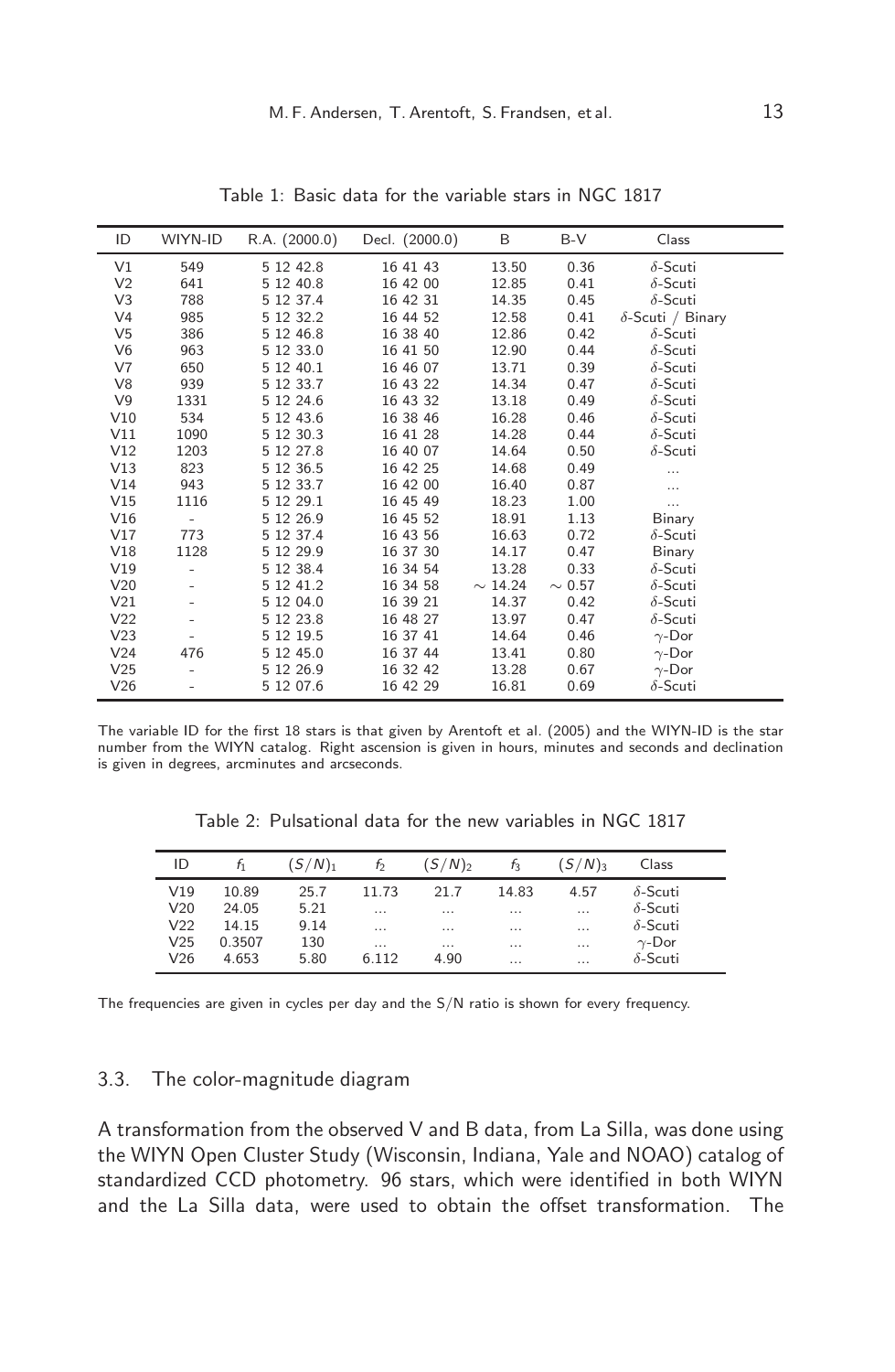

Figure 2: Light curves for the 8 new variables

position of the stars was used to match the different stars in the two data sets.

In Fig. 3 the CMD for the stars in the observed field from La Silla is shown. The variable stars are indicated; diamonds indicate  $\delta$  Scuti variables, squares indicate binary systems, triangles indicate  $\gamma$  Doradus variables and circles indicate candidate variables.

The instability strip (Breger 2000) for NGC 1817 is superimposed with the dashed lines. It is evident that most of the variables are located inside the instability strip. We also see that the stars inside the strip are positioned close to the cluster sequence, which means that most of the stars in the instability strip are likely cluster members. Errors in the CMD are dominated by transformation errors, but the figure is in good agreement with the CMD determined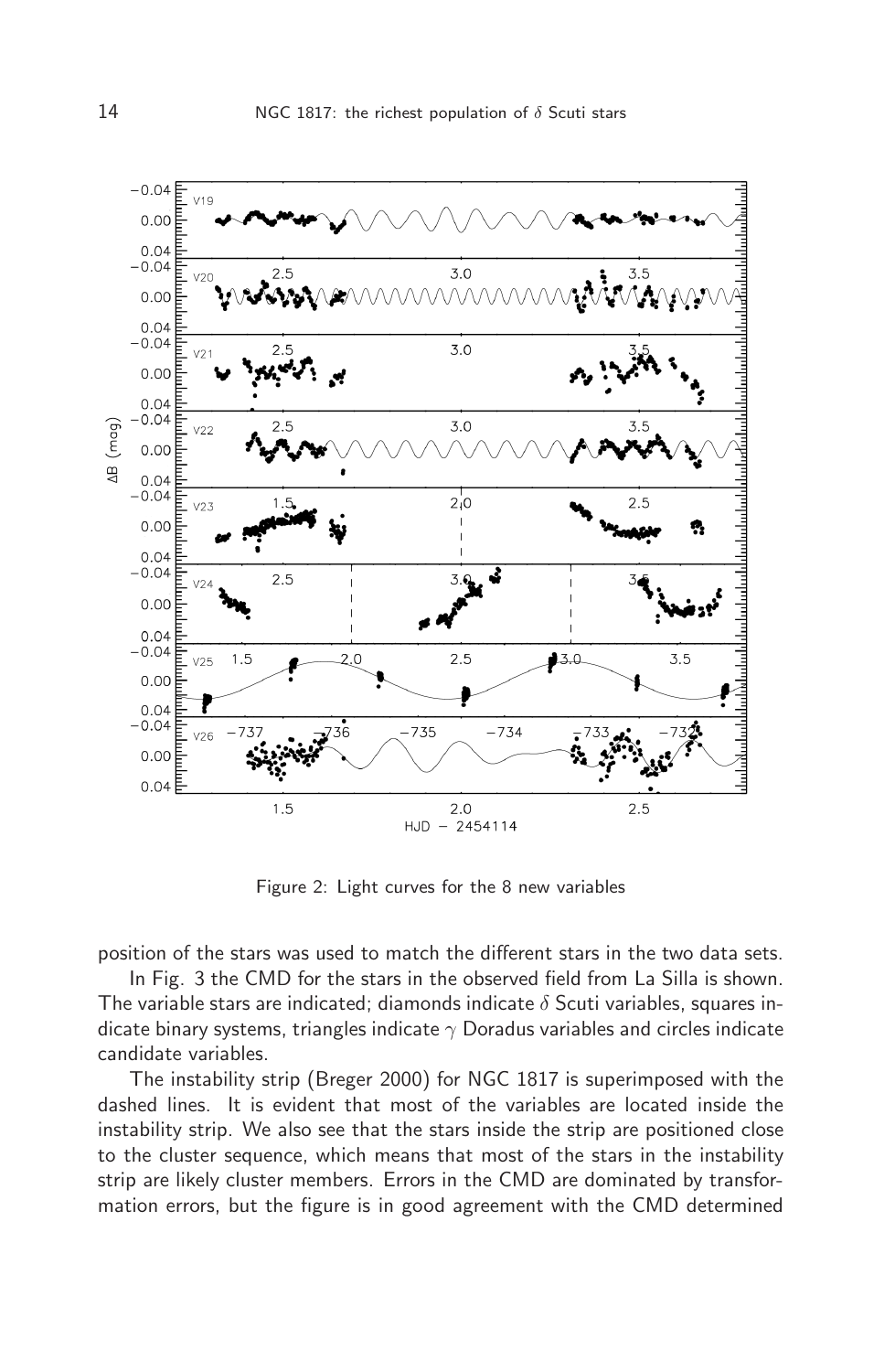

Figure 3: Color-Magnitude diagram for stars in i NGC 1817

by Arentoft et al. (2005).

# 4. Conclusion

The detection of 17  $\delta$  Scuti variables, 2 eclipsing binaries (one with a component that is also a  $\delta$  Scuti) and 8 other possible variables, 4 which could be  $\gamma$  Doradus variables, one contact binary, one  $\delta$  Scuti and 2 other candidates, is at the moment the highest concentration of  $\delta$  Scuti variables in any open cluster. This makes NGC 1817 a very interesting asteroseismic target. The combination of  $\delta$  Scuti stars and eclipsing binary systems in an open cluster makes this particular target of greatest interest.

Membership determination of the variables by considering the proper motion, and spectroscopic study of the eclipsing binaries will be the next step. J. Molenda-Zakowitz et al. (2009) used spectroscopic observations of 11 variable stars in NGC 1817 to analyze these stars further. In the future a multisite campaign will be needed to get sufficient time-series data to make asteroseismic